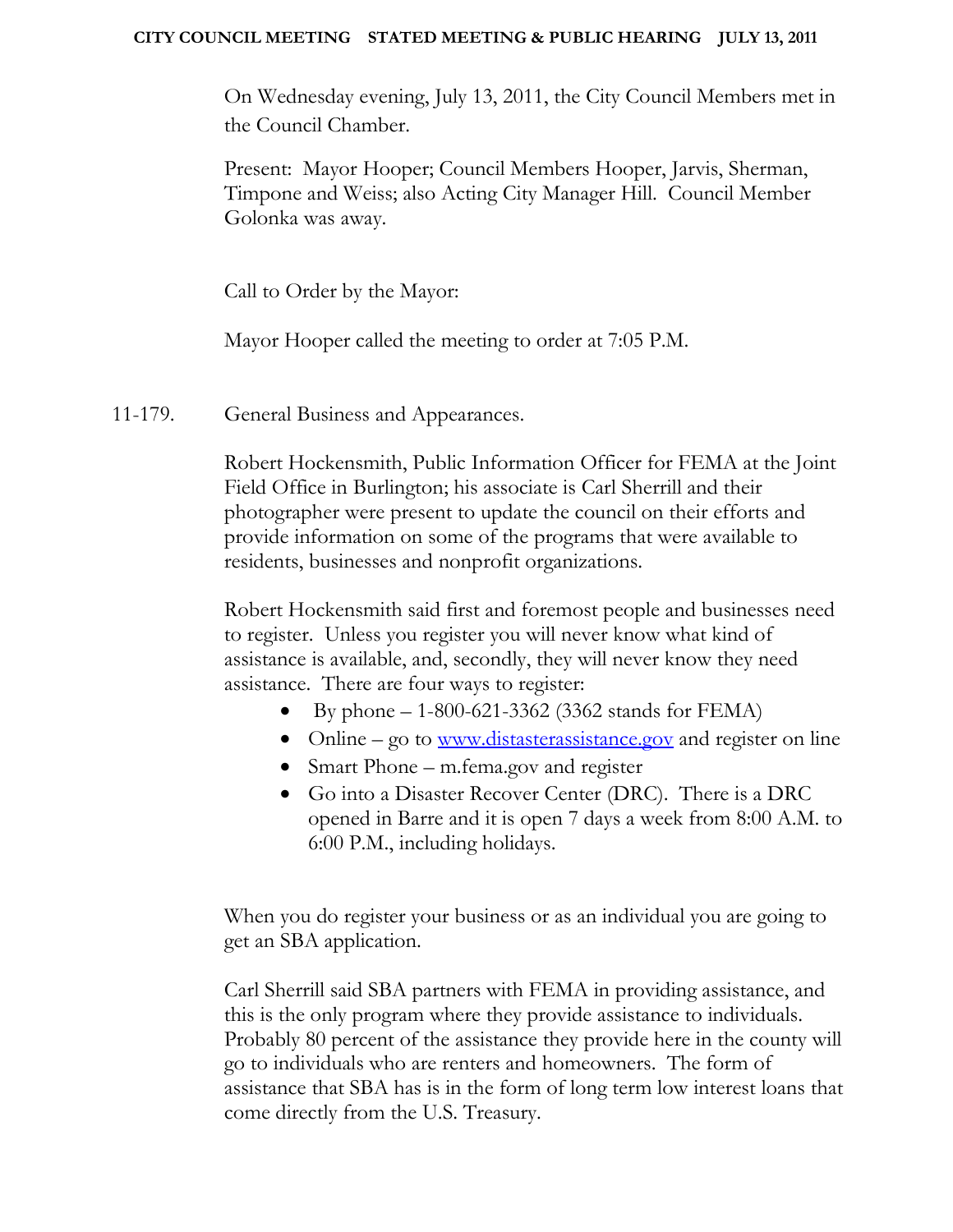Mr. Hockensmith said there are four disaster recovery centers in Vermont. They are located in Newport, Mallets Bay, Swanton and Barre.

Mr. Sherrill said the way they work together on the program is they are designed to get the most money to the most people as fast as possible but their constituents need to take the steps they outlined. Insurance is certainly the first line of assistance if you have insurance that covered these damages. Because FEMA funds are grants you need to have the insurance settled before they can provide the grant funds. SBA's funds will be in the form of loans can take an assignment of insurance proceeds and get them some funds so they can begin their recovery and use the insurance to pay off the loans later. It is very possible that people recovering from these disasters would use some FEMA funds, some SBA funds and possibly some insurance funds to get their total recovery.

Mr. Hockensmith added there is also some tax impact. When he isn't working for FEMA as a Disaster Information Officer he is a certified public accountant and a tax attorney. If people lose property and end up spending money and not receiving assistance or reimbursement, either from insurance or FEMA funds, and they end up expending money and losing it there is a tax deduction available to them if the loss they incur exceeds 10 percent of their gross income.

A question and answer period followed.

Council Member Weiss asked if there was a public meeting coming up shortly to cover this topic.

Mayor Hooper replied there is one tomorrow evening at the Barre Auditorium at 6:00 P.M.

11-180. Consideration of the Consent Agenda:

- a) Consideration of Minutes from the June 8 and June 22, 2011 City Council Meetings.
- b) Consideration of an "Agreement for Services with Faith in Action" for the Community Innovations for Aging in Place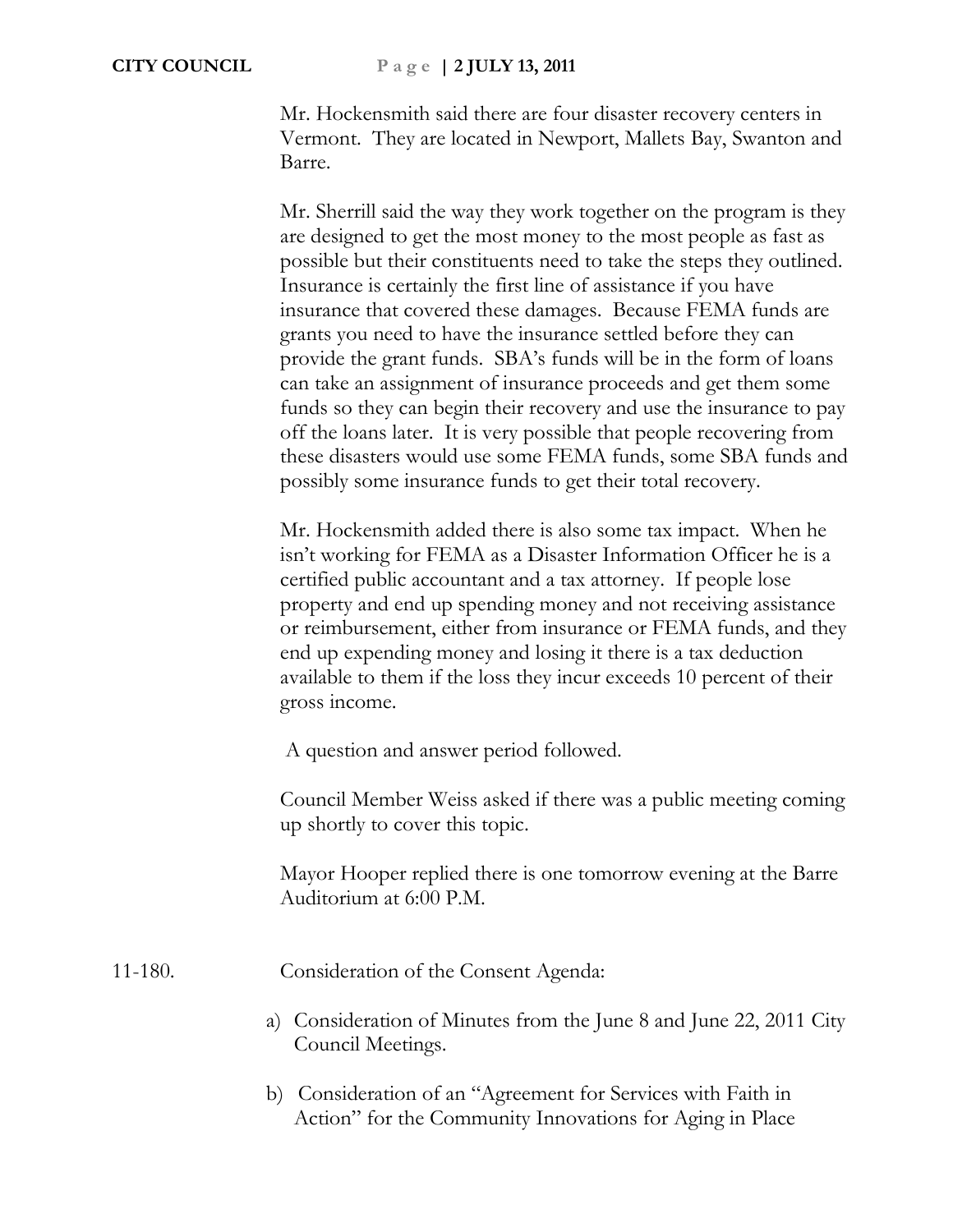CIAIP) REACH Care Bank Project. Staff is recommending that the City contract with Faith in Action for a total of \$17,400 for the purpose of providing project support services for the REACH Project.

- c) Consideration of a Contract Extension for Technical Services, through the month of July, between the City of Montpelier and Community Biomass systems, Inc. (including subcontractors) for the Montpelier Community District Heat Project. The Amendment would add \$6,100 to the "not to exceed" total limited of the amended agreement.
- d) Community of Vermont Elders: Consideration of approving a contract that will transfer management and operation of the REACH Care Bank to COVE. Contract value: \$50,000 plus REACH operating expenses.
- e) Consideration of a street closure request from the "*Meadow*" neighborhood for their Annual Block Party which is held each year, closing Summer Street from Spring Street to Winter Street. This event is scheduled to be held on Saturday, July 30, 2011, from 3:00 to 10:00 P.M., with a rain date of Saturday, August  $6<sup>th</sup>$ .
- f)Consideration of a (partial) street closure request from Tom Bivins, Executive Chef at the New England Culinary Institute, for their Second Annual "Great Vermont Community Picnic" scheduled to be held on Saturday, August  $20<sup>th</sup>$ . He is requesting that the westbound lane of State Street, between Governor Aiken Avenue and Governor Davis Avenue, be closed off from 11:00 A.M. to 7:00 P.M., leaving the eastbound lane open for emergency vehicles and allowing access to state parking lots.
- g) Ratification of a poll vote taken of Council Members on June  $23<sup>rd</sup>$ , authorizing the Police Chief to purchase the 2011 Chevrolet Impala Police Cruiser that had been built and delivered to Cody Chevrolet. The approved budgetary amount for this vehicle (plus equipment) is \$25,500. The purchase price of the vehicle was \$29,910.
- h) Consideration of "voluntarily recognizing" the maintenance position for the Cemetery Commission as included in the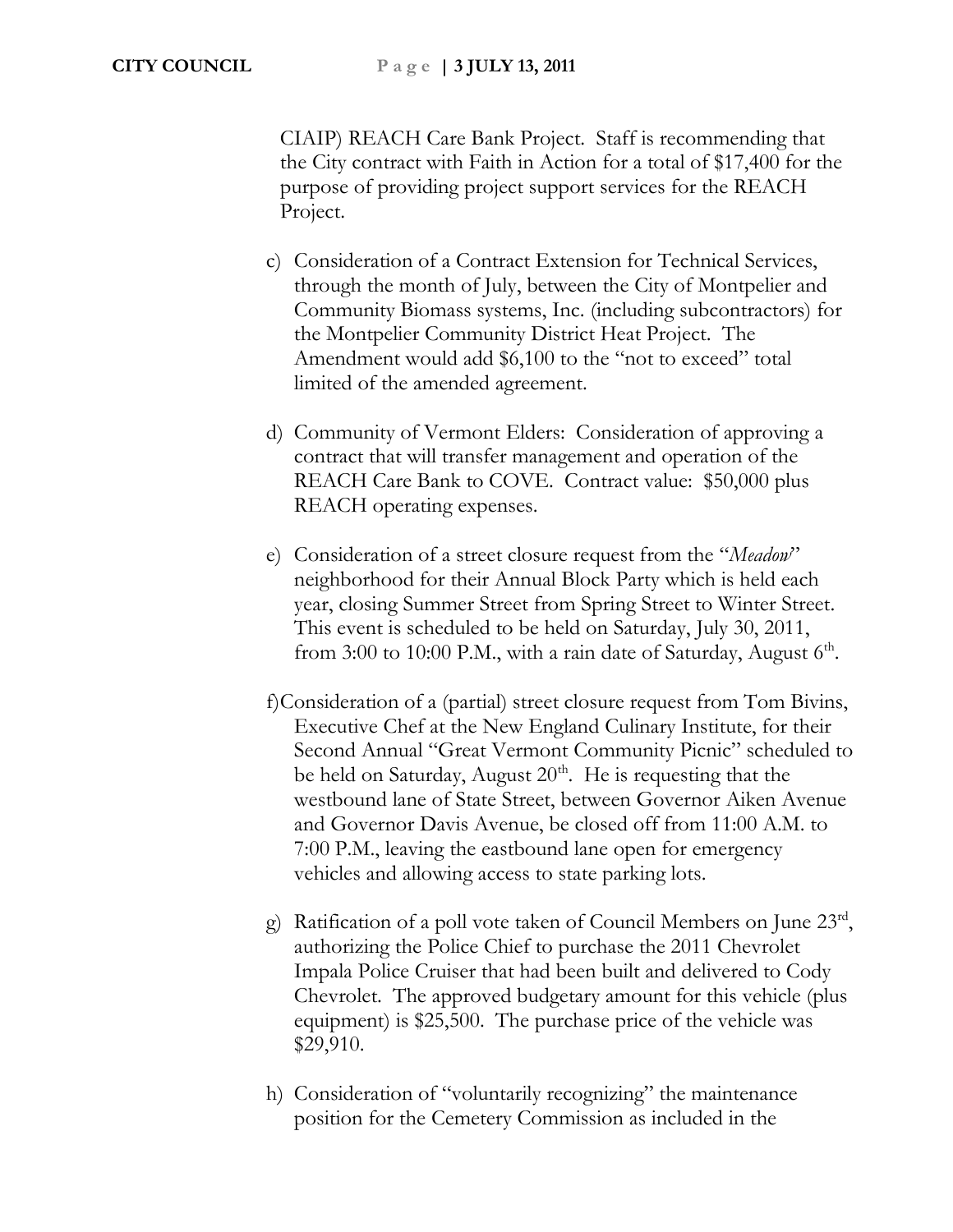Department of Public Works Union. At a special meeting held on Wednesday, June 22<sup>nd</sup>, the Cemetery Commissioners voted unanimously in favor of this inclusion; staff does not object and once Council approves, language will be drafted amending the current agreement accordingly.

- i)Consideration of becoming the Liquor Control Commission for the purpose of acting on the following:
	- 1. Ratification of a poll taken for the issuance of a Catering Permit to Vermont Hospitality Management, d/b/a New England Culinary Institute, for a Reception scheduled to be held on Thursday, June 30, 2011, from 5:15 to 6:30 P.M. at the National Life Guest House.
	- 2. Ratification of a poll taken for the issuance of Catering Permits to Vermont Hospitality Management, d/b/a New England Culinary Institute, for:
		- a) Dinner Reception on Sunday, July  $10^{th}$ , from 5:30 to 7:30 P.M. at the National Life Guest House.
		- b) Dinner Reception on Tuesday, July  $12<sup>th</sup>$ , from 6:00 to 8:00 P.M. at the National Life Guest House.
		- c) Dinner Reception on Wednesday, July  $13<sup>th</sup>$ , from 5:30 to 8:30 P.M. at the National Life Guest House.

j)Ratification of the Tax Rate for FY 12.

- 1) City Councilors were polled on July  $8<sup>th</sup>$ , being asked to consider setting the FY 2012 Municipal Tax Rate of \$0.9285, the Sewer Benefit Charge of \$.02 and the Sewer Separation Charge of \$.07. With Education Taxes added, the Total Residential Tax Rate is \$2.3152 and the Non-Residential Tax Rate is \$2.4029. (See attached spreadsheet for details.)
- 2) Total Residential Tax Rate is down 6.8 cents. Total Non-Residential Tax Rate is down 8.1 cents.
- 3) The voter-approved municipal spending is up \$132,000 from FY. \$40,000 of this increase is the voter's approval of a new bus route.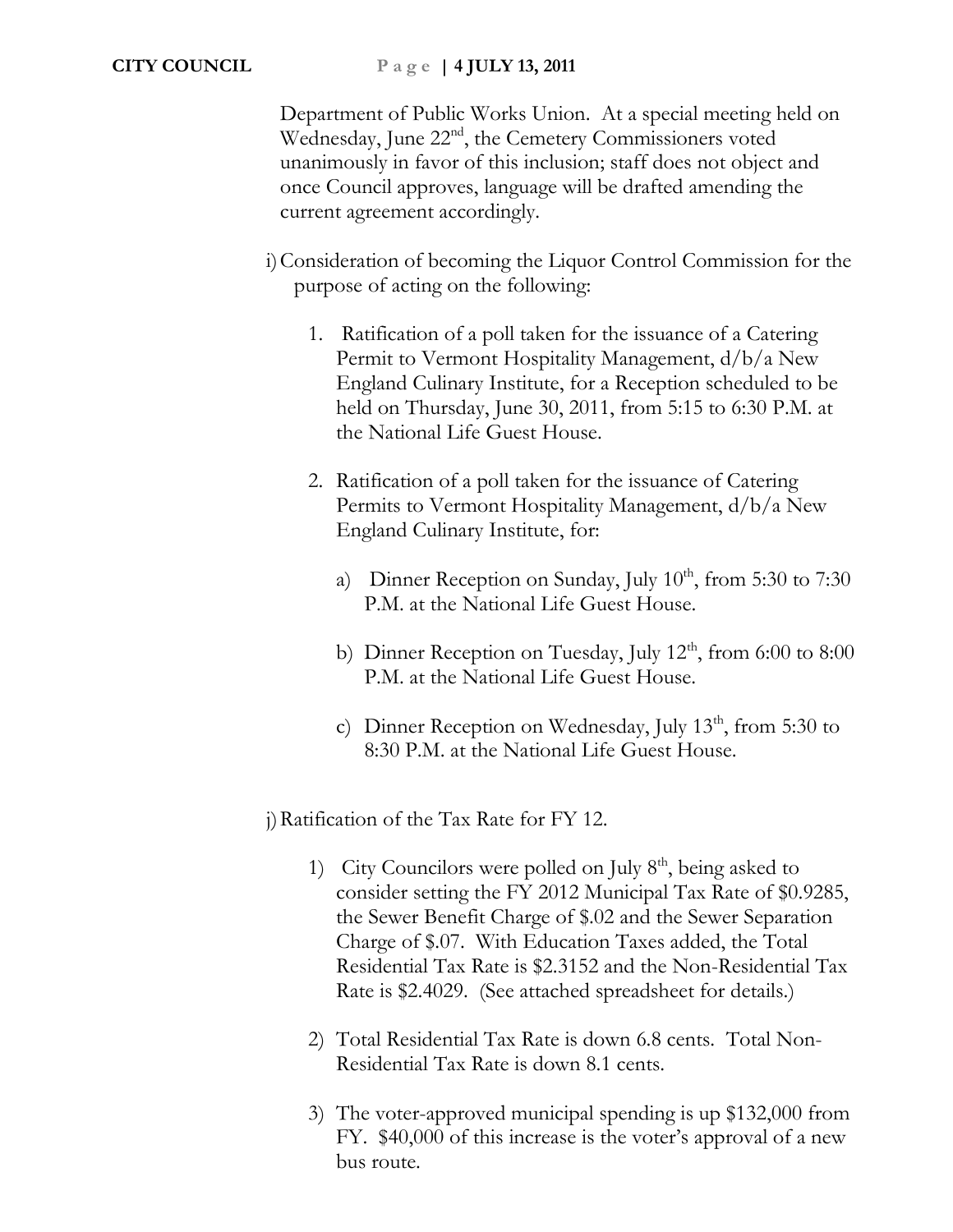4) The Residential Municipal Tax Rate is up 1.2% (up 1.1 cents) from the FY 11 Tax Rate. Education Tax Rates are down due to the increase in the Grand List's CLA. Overall, the Grand List is up  $0.2\%$ , the projected increase was  $0\%$ .

## k) Payroll and Bills

Payroll Warrant dated June 23, 2011, in the amount of \$119,305.17. General Fund Warrant dated June 29, 2011, in the amount of \$236,710.91. General Fund Warrant dated June 30, 2011, in the amount of \$42,021.86, \$25,200.00 and \$25,690.42. Payroll Warrant dated July 7, 2011, in the amount of \$30,023.94 and \$121,340.97.

Mayor Hooper asked to pull off b) and d) which are the REACH Agreement and the COVE Agreement be removed from the consent agenda and be considered separately.

Council Member Weiss requested that C) contract extension for Technical Services be considered separately.

Motion was made by Council Member Jarvis, seconded by Council Member Hooper to approve the consent agenda after removal of the requested items. The vote was 5-0, motion carried unanimously.

11-180(a) Consideration of an "Agreement for Services with Faith in Action" for the Community Innovations for Aging in Place

> CIAIP) REACH Care Bank Project. Staff is recommending that the City contract with Faith in Action for a total of \$17,400 for the purpose of providing project support services for the REACH Project.

Community of Vermont Elders: Consideration of approving a contract that will transfer management and operation of the REACH Care Bank to COVE. Contract value: \$50,000 plus REACH operating expenses.

Mayor Hooper said there is a slight change in the contracts and she wanted an explanation.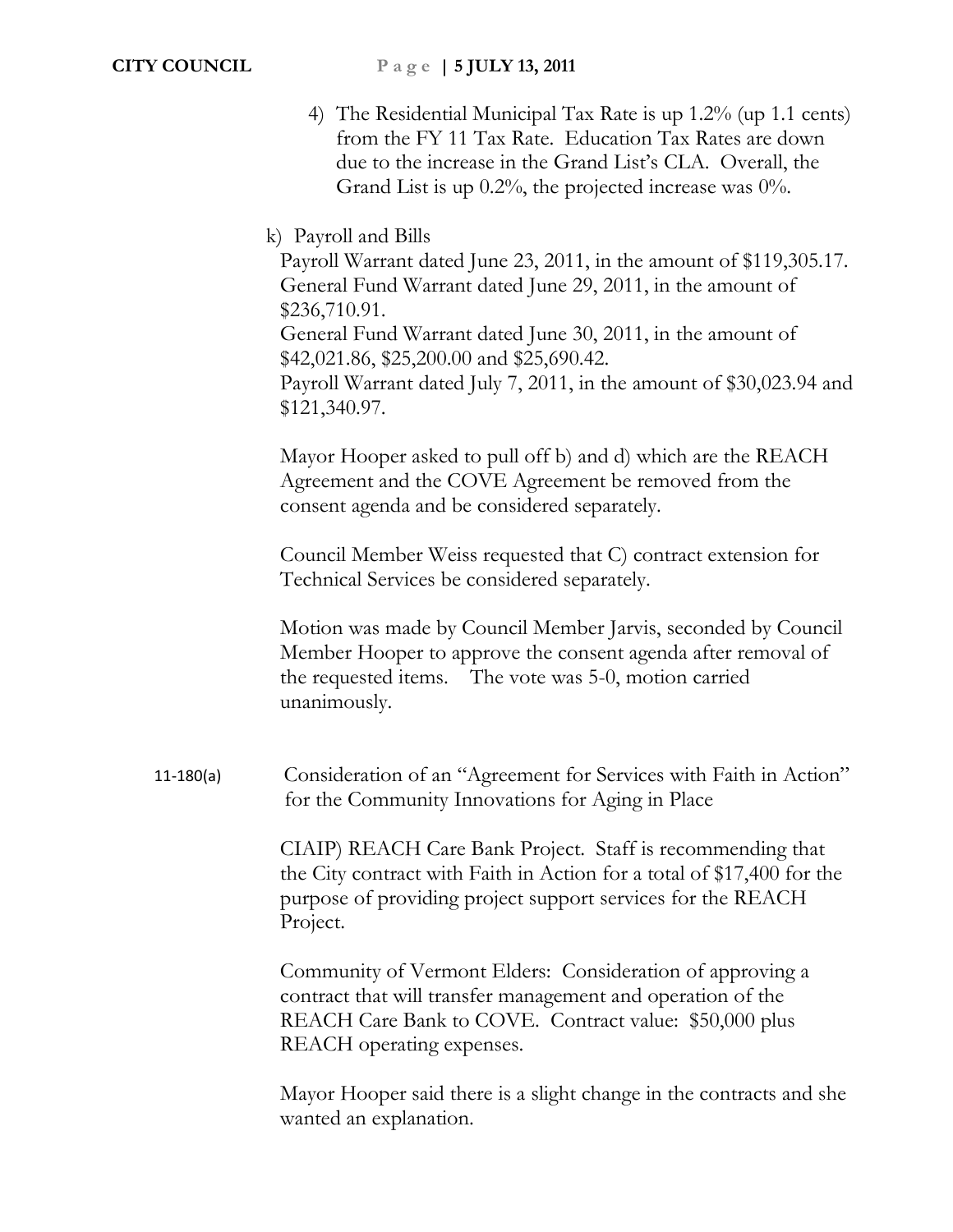Planning Director Hallsmith said in the Planning Department goals for this year was to find another home for REACH. This represents an opportunity for REACH and COVE to become not only sustainable but sustainable in a well suited organization. COVE stands for the Community of Vermont Elders. They are a statewide group that supports elders and advocates for them in the Legislature. There were just a couple minor changes to the wording of it, which is on page 3 where they are talking about how they could change the payment schedule with mutual agreement by the parties and they added a budget. It says: "The City and COVE may request changes to the above payment schedule and such change may be a financial agreement." The other thing they changed was the date of the staff transfer to August  $1<sup>st</sup>$ , so even though the contract will become official if they sign it tomorrow they are delaying the staff transfer by two weeks just because of health insurance issues and payroll planning so there is no interruption in any of the staffs' coverage on health insurance and it fits in with COVE's payroll a little better.

The idea is that the entire program will be under COVE's wing and management but we will still be maintaining the grant piece until the fall. We still have to do the reporting to the Administration on Aging. There are provisions in the process for them to provide us with the reporting information and the reimbursement schedule. The other thing she circulated to them today they didn't have on Friday because they were still reconciling the end of the year financial information within their own shop on what they had spent on REACH up until the end of June so they didn't want to commit funds they didn't have or had spent already. Now they have arrived at an operating budget that will be transferred into COVE. There is still one minor math error which has to do with how they present the budget. They decided at the last minute to combine personnel and fringe in the budget which is partly because the benefits available to city employees are quite different than the benefits available to COVE. The totals for personnel and fringe for the first period of the operating budget, which is the remainder of the federal fiscal year, is \$31,109.07 and the total for personnel and fringe for the operating budget for the federal fiscal year from 2011 to 2012 is \$214,259.43. They would not have to consider the Agreement for Services with Faith in Action.

They have decided to transfer the contract with the Central Vermont Council on Aging to COVE. It didn't make sense for us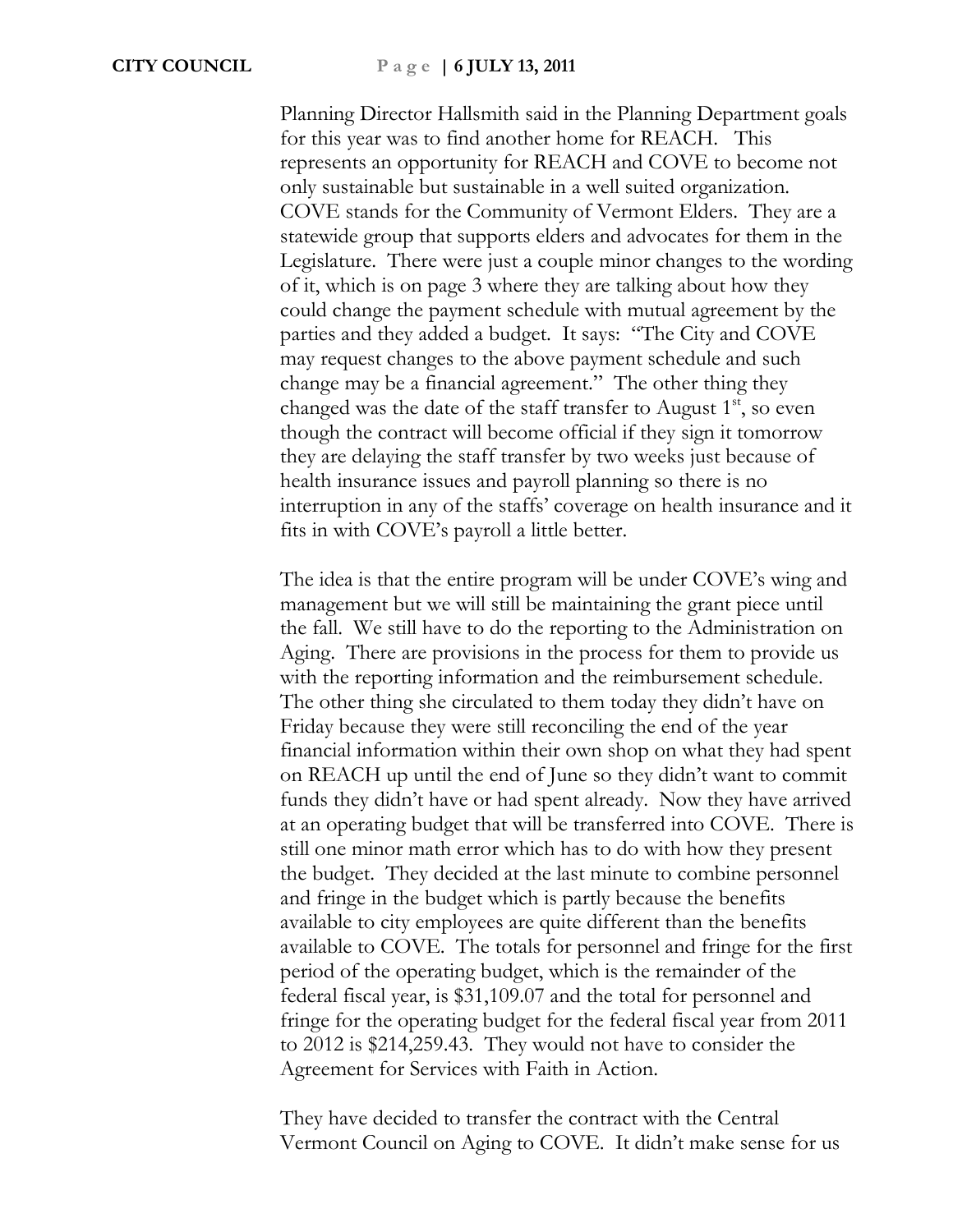to be approving another contract with them tonight that would extend our obligations so they are just transferring the money that was in that contract and the responsibility to COVE.

Council Member Hooper asked what the plan beyond September 30, 2012 is.

Planning Director Hallsmith replied the hope is that it will continue and be sustainable and be an embedded system in not only Montpelier's life but in the whole state. That is one of the exciting parts of COVE taking it over is that it will have the potential to be a statewide program, which will actually work a lot better than a program that is based locally because so many people don't live right in the same town as the rest of their families. They do have the partnership with Timebanks USA and one of their responsibilities as well as replication they have envisioned them spending a lot of their resources in Vermont but the idea is that they will replicate it nationwide in other areas they serve.

Council Member Hooper asked if that relationship was also transferred to COVE.

Planning Director Hallsmith said that is one relationship they retain partially because they have two responsibilities – one is replication which has nothing to do with COVE and the other is the independent evaluation.

Council Member Weiss said he had looked at many of the agreements and he thinks they have created an octopus. The city is basically the head of the octopus and then various tentacles are fake reaction to many Vermont elders – Timebanks, REACH, and Central Vermont Council on Aging and the Administration on Aging. They overlap the duplication and triplication of effort of authority of responsibility which leads him to believe that this will not work. His recommendation is they don't accept this tonight and ask the various parties to come back and tell us specifically what the areas of authority and responsibility are and how they are going to coordinate and cooperate. There is so much overlap and duplication he doesn't think it is worthy of consideration tonight.

Planning Director Hallsmith said his concerns about overlap they really are delegating the large responsibility for the program to COVE and the various other parts of the program COVE will be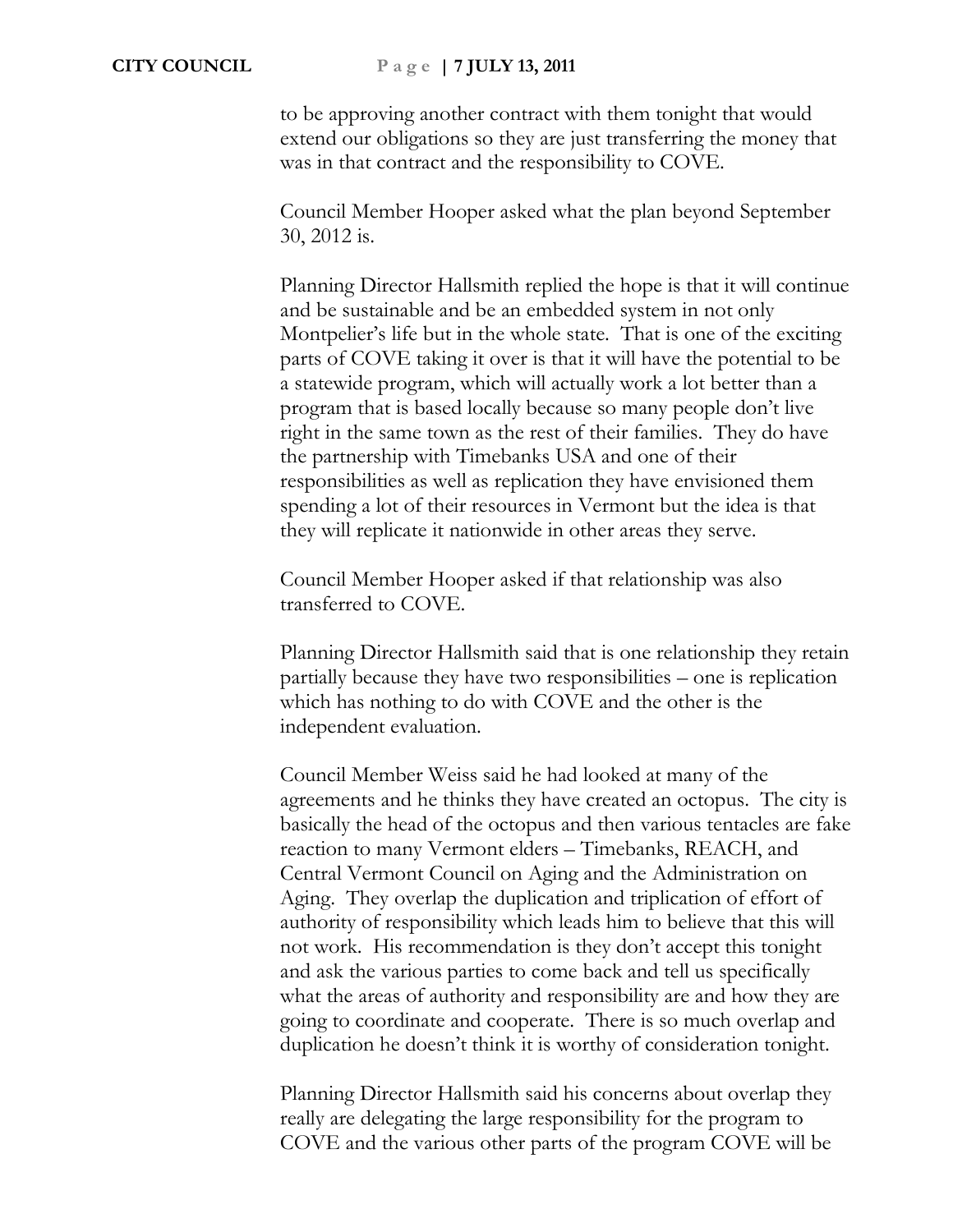managing for them. That was the explicit goal of the Council in the beginning of the year and by doing this they are following through on that commitment.

Ginny Milkey said she would like to address some of the concerns about the overlap. COVE has taken on a number of grant funded programs over the years and right now their main program is called the Senior Medicare Patrol. They work to educate people around the state regarding Medicare and other kinds of fraud, how to recognize it, how to prevent it and how to find errors. She supervises that Program Director and she supervises all of her staff. She does her budget. COVE takes care of the payroll for all of the staff that works for them. REACH would work the same way. Daniel Hecht is the Director and she would be Daniel's supervisor. It is pretty much the same as any organization operates. REACH is going to be part of COVE and they will be COVE employees. They will be plugging REACH into some of their public relations work and they can take their information to different parts of the state when their programs are there and save expenses. The Administration on Aging as the grantee gets what they need, they produce it and Daniel is going to be doing budgets and reports and she will be working with him. That goes to the city because the contract with the Administration on Aging is still with the City so she doesn't anticipate any duplication of effort there.

Planning Director Hallsmith said they thought it was better to put the continuation of their services under REACH in the COVE contract and they will continue to manage that service. REACH will report to COVE.

Council Member Hooper moved the acceptance of the contract that will transfer management and operation of the REACH Care Bank to COVE as amended. Council Member Jarvis seconded the motion. The vote was 5-0, motion carried unanimously.

Mayor Hooper thanked them for fulfilling the desire of the City Council and she agrees that this is a great partnership.

11-180(b) Consideration of a Contract Extension for Technical Services, through the month of July, between the City of Montpelier and Community Biomass systems, Inc. (including subcontractors) for the Montpelier Community District Heat Project. The Amendment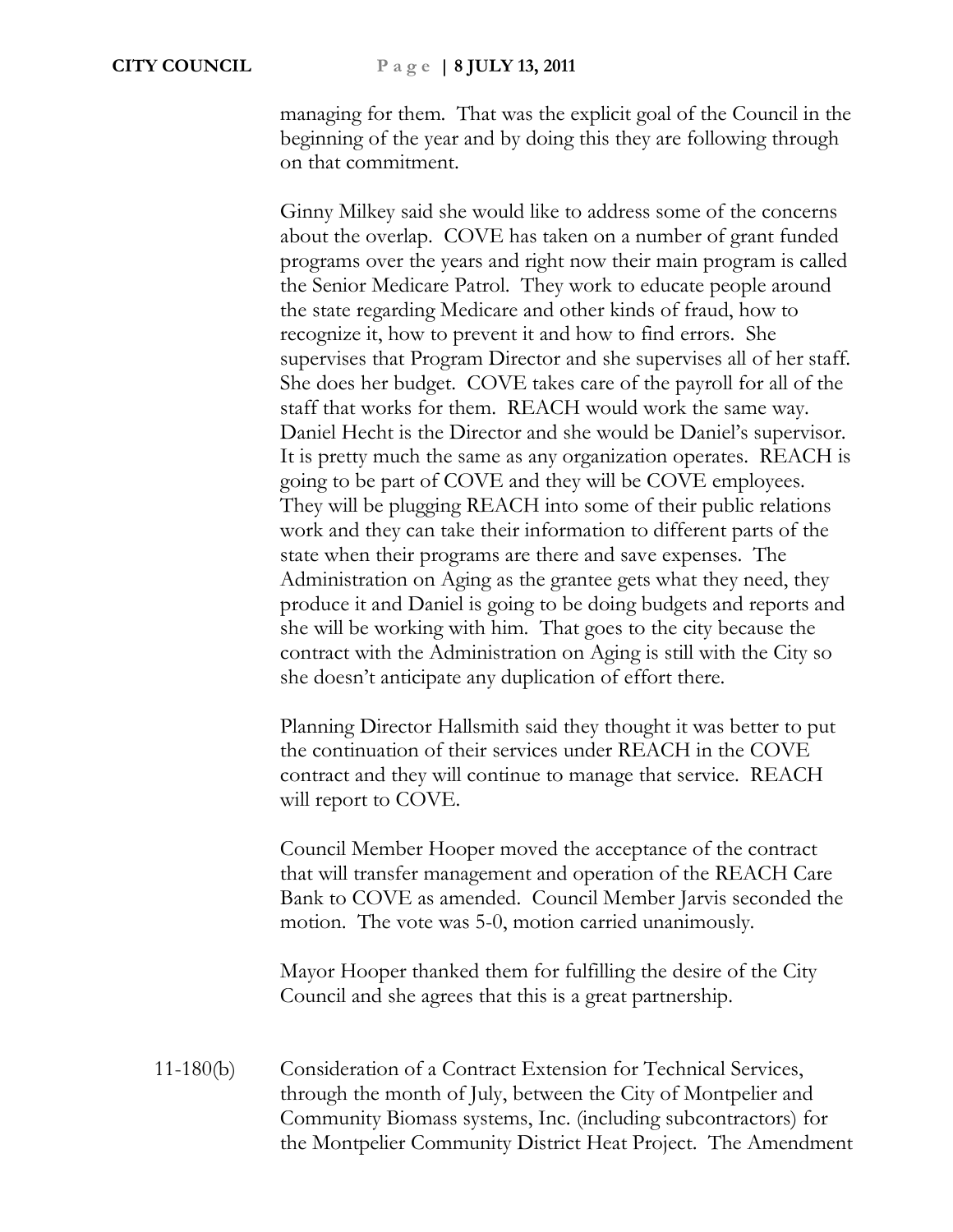would add \$6,100 to the "not to exceed" total limited of the amended agreement.

Council Member Weiss said under the technical services between the City of Montpelier and the Community Biomass Systems, Inc. they are asking for \$6,100. They are already getting \$95,490 and they are supposed to support the city in negotiations with the State of Vermont. They are supposed to explore options related to Montpelier schools and he believes a special committee has been set up and approved by the Council. They are supposed to help the District Heat Service do its planning and assistance plus a variety of other things. He doesn't see them doing any of these and he doesn't see the justification for another \$6,000 when they are already getting \$95,000.

Planning Director Hallsmith said this wasn't to expand the scope but just continuing the services they are providing under the existing contract through the end of July which is when they hope to get approval from the DOE for budget period 2 which allows them to move into the construction phase of the project. They have been very helpful in terms of helping us with estimating and preliminary design. One of the tasks they have to complete between now and the end of the month is to submit a completed budget timeline and statement of project objectives, etc. to the DOE. The other thing that is going on simultaneously is working with the state to make sure that the specifications that the state is developing for the energy plant, which includes our heat exchanger, meets our needs. That is one of the areas of work that they are well qualified to do. That is why they decided to extend the contract until July  $31<sup>st</sup>$ . They anticipate that once they have approval for budget period 2 they will negotiate a new contract with them to continue a range of services. However, they are also going to be issuing a Request for Proposals for engineering services to bring them into final design and construction. That is another large piece of engineering work. She understands they are likely to submit the proposal for that work so they aren't involving them in the drafting of the RFP or any of the details. They are still incorporating comments they received from the National Renewable Energy Lab, from our own Department of Public Works and Biomass Energy Resource Center and some other people she has asked for advice because it is a very important piece of work.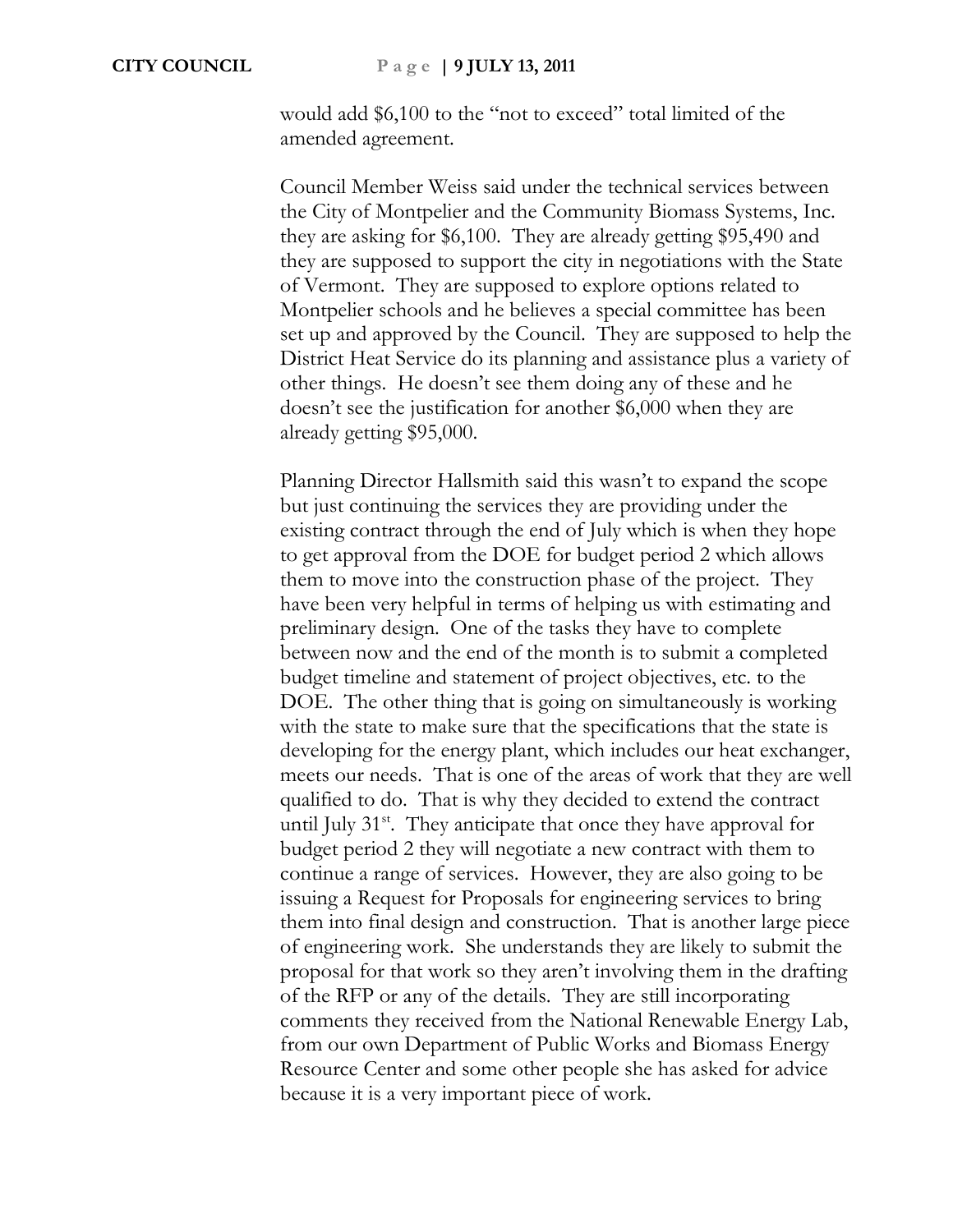Motion was made by Council Member Sherman, seconded by Council Member Timpone to approve an amendment for a contract extension for technical services with Community Biomass Systems, Inc for an amount not to exceed \$6,100. The vote was 5-0, motion carried unanimously.

# 11-181A. Consideration of appointments to the Development Review Board.

Kevin O'Connell and Jack Lindley have indicated an interest in being reappointed for another three-year term.

Kevin O'Connell said he remains concerned about the fact that they just haven't had the applicants that they had not too long ago. He isn't sure what the solution is, perhaps they need a little more proactive publicity. He also suggested looking at changing the renewal dates to sometime around Town Meeting when people are feeling a little more civic responsibility.

Motion was made by Council Member Jarvis, seconded by Council Member Sherman to appoint Kevin O'Connell and John Lindley to another three year term on the Development Review Board and advertise to recruit another member. The vote was 5-0, motion carried unanimously.

# 11-181. Consideration of appointment to the Design Review Committee.

- a) Design Review has had an Alternate position vacant since Muffie Conlon resigned in January 2011.
- b) Staff advertised and received a letter of interest from Tim Senter, 56 Wheelock Street.
- c) Recommendation: Opportunity to meet applicant; appointment to fill the unexpired 3-year term until October 2012.

Tim Senter had been away from Montpelier for 22 years and had returned. His passion is historic preservation and has also helped out with some committees at the Central Vermont Regional Planning Commission. He thought this would be a good fit and he believes he could make a contribution.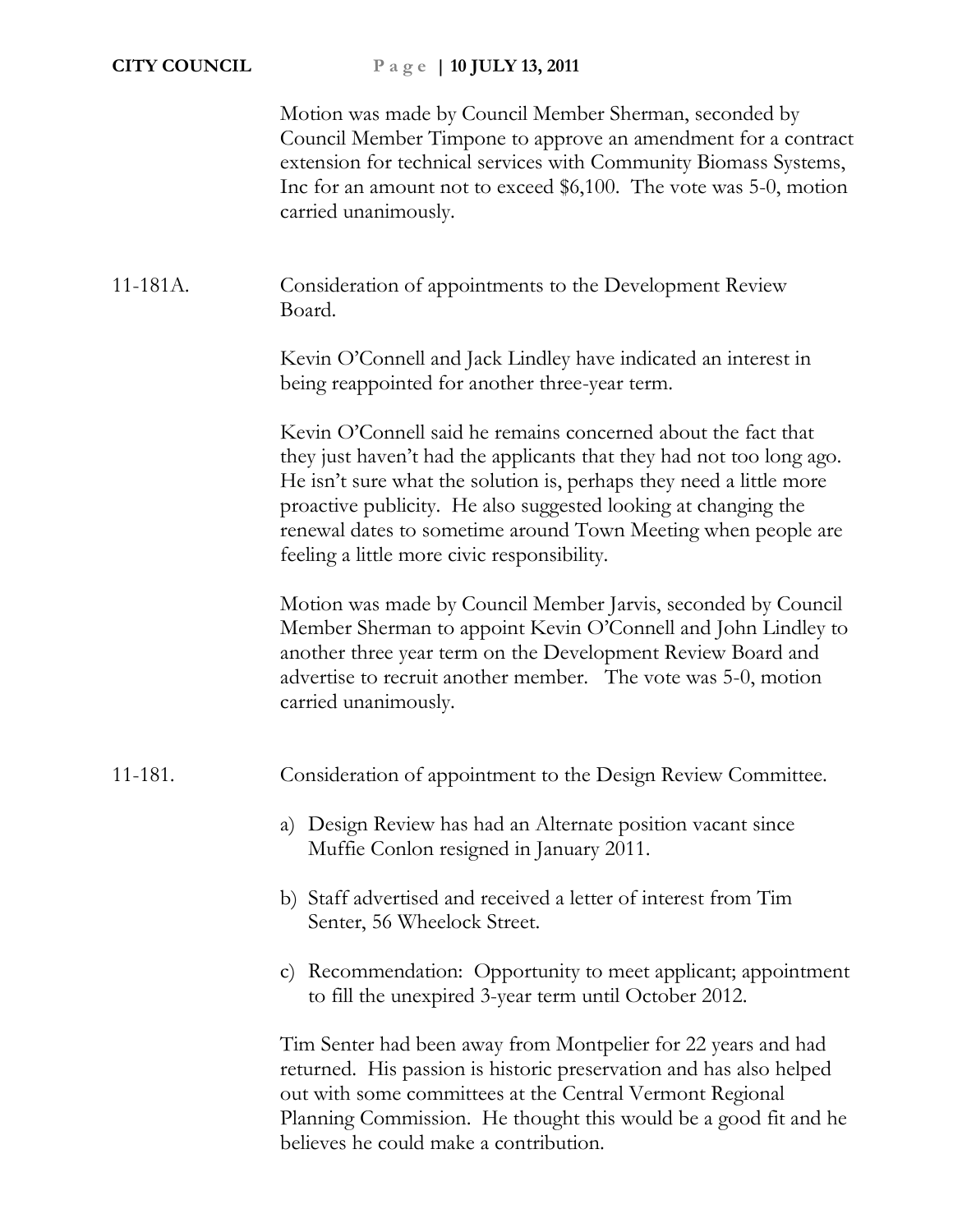Motion was made by Council member Jarvis, seconded by Council Member Serman to appoint Tim Senter to the Design Review Committee for the unexpired three year term. The vote was 5-0, motion carried unanimously.

# 11-182. Consideration of an update from the Street Lighting Committee: Status, Process and Goals

- a) A presentation about the possibility of converting leased mercury vapor city street lights with new city-owned LED (Light Emitting Diode) street lights was provided for the City Council during their regular meeting of February 9, 2011
- b) The City Council authorized the City Manager to execute a Memorandum of Agreement with Efficiency Vermont (E-VT). As per the agreement, the City is following the steps described in the E-VT publication "Guide to Improving Efficiency in Municipal Street and Public Space Lighting" which outlines the process for developing a LED upgrade project to replace inefficient street lamps and assuming municipal ownership.
- c) The City Manager and the Assistant Public Works Director were granted authority to organize a Street Light Advisory Committee, advertise for volunteers and make the committee appointments. The committee was formed and now consists of the following members: Paul Markowitz (Chair), Ann Watson, John Snell, Kate Giusti Nicolet, Jeff Prescott, Andy Boutin, Harold Garabedian (Energy Committee rep), and Tom McArdle (DPW).
- d) Committee representatives will describe their progress thus far, what the process entails, and the steps that will be accomplished to complete the project. the outline of the steps are:
	- 1) Form a team
	- 2) Conduct a needs assessment
	- 3) Prepare street light inventory
	- 4) Determine ownership of fixtures
	- 5) Identify and eliminate unnecessary lighting fixtures
	- 6) Determine how new LED fixtures will be controlled and maintained
	- 7) Prepare final project scope and budget.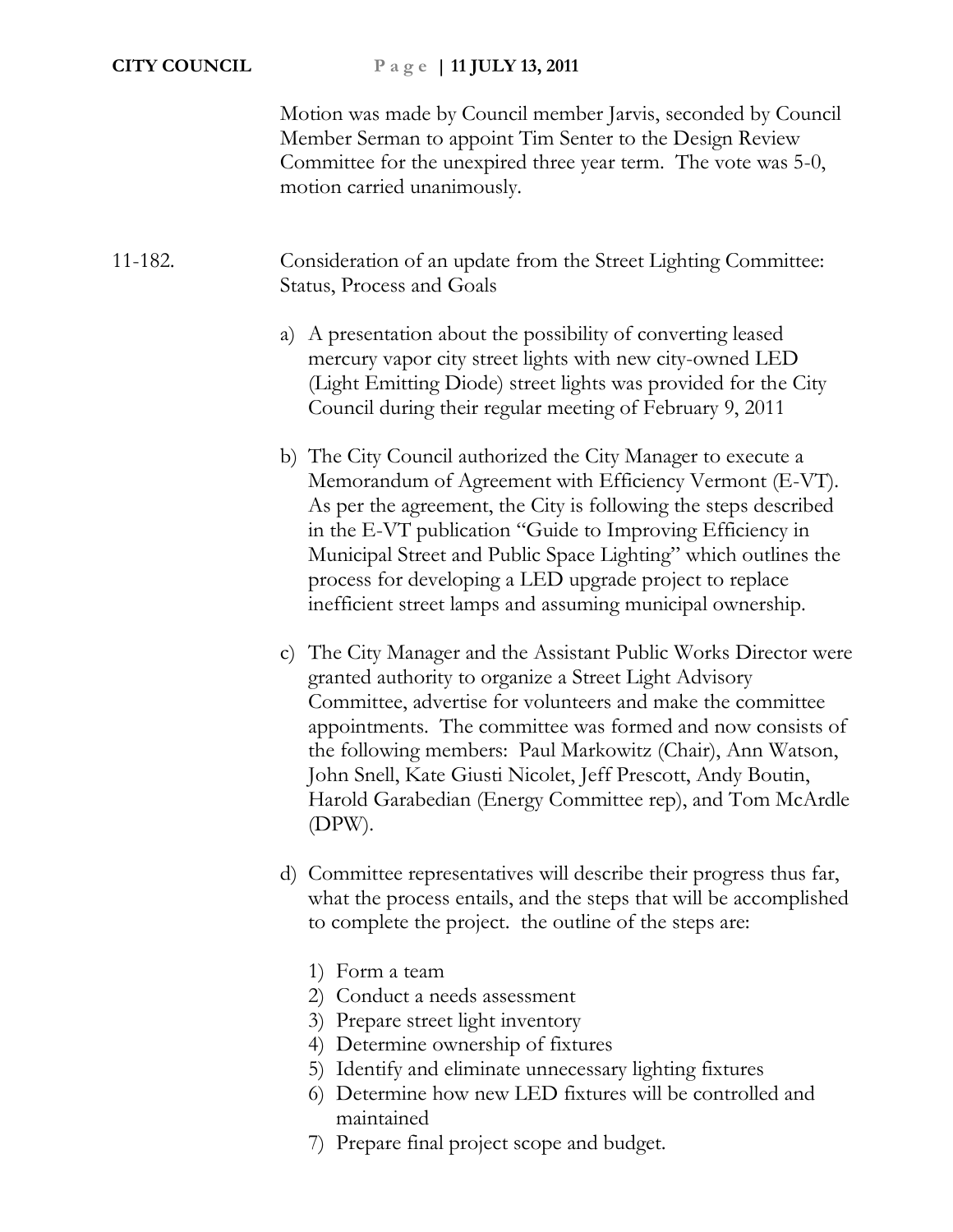- e) Back-up documentation can be reviewed by going to the City's website, [www.montpelier-vt.org](http://www.montpelier-vt.org/) and clicking on the Street Light Committee under "City Government/Boards & Commissions." Council may also look at additional information under "Relevant Documents," and specifically, the E-VT publication.
- f) Recommendation: Receive presentation; review and consider LED street light assessment, elimination, and improvement, and LED conversion process. Either endorse or provide recommendations or suggestions to the committee.

Tom McArdle, Assistant Director of Public Works, presented a briefing and status update on the Street Light Committee. An opportunity came about with Efficiency Vermont and they signed a Memorandum of Agreement. They have formed a committee and met about six times working through the process. It is a long process reviewing essentially every street light in town. Green Mountain Power is replacing the mercury vapor lights with LED light. These replacement light are at a higher cost to the City. That is why it is important they complete the work, review the lights they have, determine what they need to keep because they do all cost whether it is city ownership or leased. They are looking into taking over the lights and owning them and then entering into a maintenance contract with Green Mountain Power.

Paul Markowitz, Chair of the Street Light Committee said Tom McArdle was great to work with. He works for Efficiency Vermont and head of the municipal street light initiative for Efficiency Vermont in terms of helping towns across the street improve their efficiency. What better way than to learn on the ground what is involved than to work in his own town?

They have divided their work into two chunks. One is to identify opportunities for removal of unnecessary street lights, and the other is to replace the remaining lights with LEDs. They are following the guidebook that Efficiency Vermont put together that provides the guidance. He continued by reviewing the process the committee was following.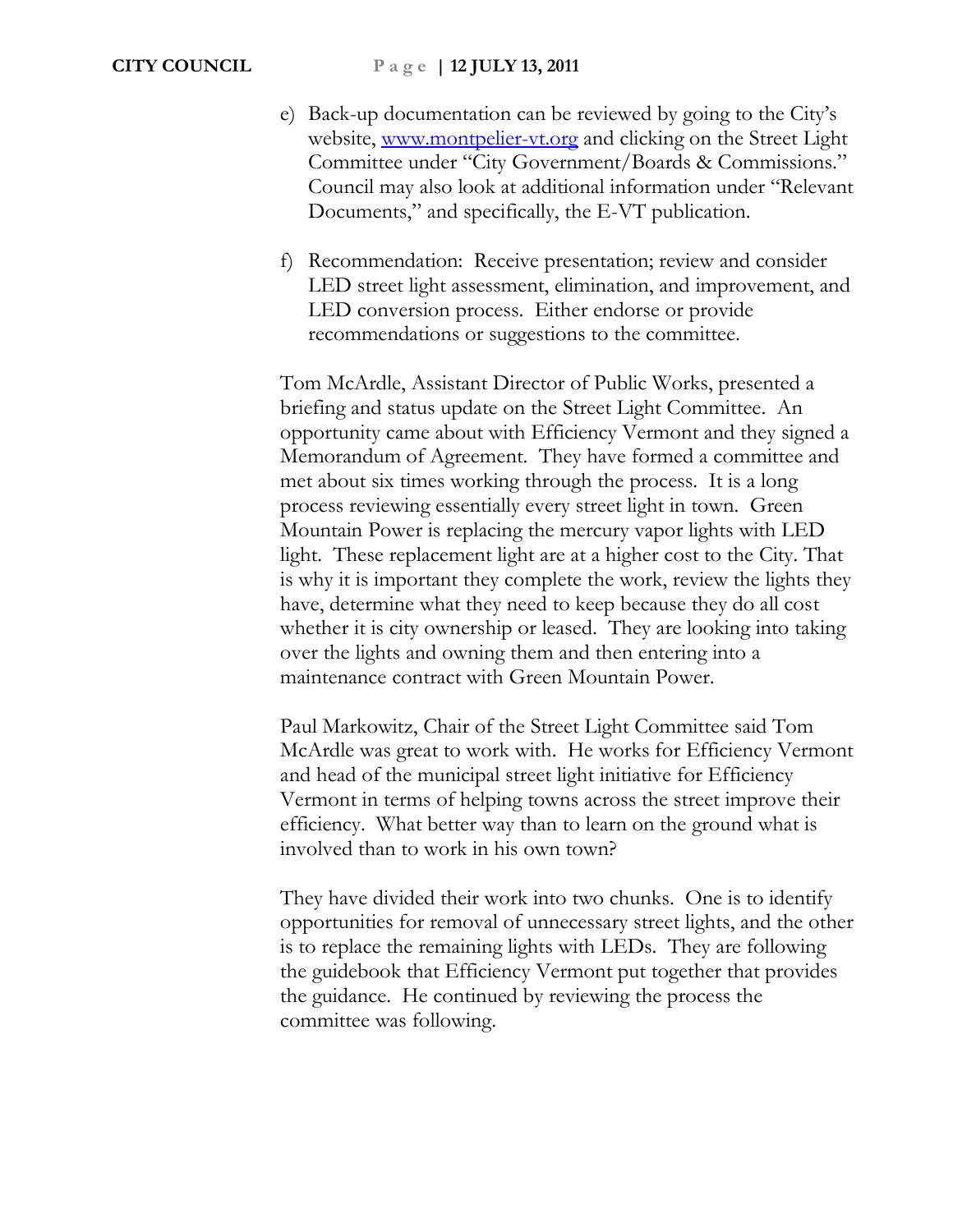Council Member Hooper said he was in favor of reducing lights that people agree aren't serving that purpose. Is there much to be gained from taking ownership of the lights?

Assistant Public Works Director McArdle said we are an old town and a lot of our streets are old. They grandfathered our lights. He continued by reviewing the rates. There is a contract the city will have to negotiate with Green Mountain Power, and then there is a grant from Efficiency Vermont they will apply for that gives \$300 a light which will help offset that cost. There will be some financial implications. Green Mountain Power would be maintenance as needed and not a regular maintenance plan.

Mr. Markowitz said they are going to change to LEDs not matter what because it makes sense. The lighting quality is better, it will save money. Efficiency Vermont is the tool and will help calculate the costs of leasing versus ownership and give the City payback information. They will come back to the Council with that data. Green Mountain Power while they have decreased the cost for the leasing for LEDs the energy charge for municipally owned LEDs has become more expensive. These are cash cows for them and they want to hold on to their infrastructure.

Acting City Manager Hill said the thing they hear the most is that it appears that the lighting on the downtown crosswalks in the busy section aren't as bright as they were, or could be or should be. When we go to the LEDs there will be a brightness that we don't have right now. The feedback they are receiving in the Manager's Office is the crosswalks seem dark.

Mr. Markowitz said they are also looking for opportunities for increasing lighting in certain areas. One of the most important reasons for lighting is pedestrian/vehicle conflict, basically crosswalks. They want to have a uniform standard when they have a crosswalk to make sure the lighting levels are uniform and make sure they are adequate.

Discussion continued on the process and concern about the lighting on the bridges was discussed.

Mayor Hooper said she was concerned about public outreach. She can imagine going through this very thoughtful and careful nicely designed process and then turn off the lights and people would be horrified, outraged and distraught. She asked if they had any advice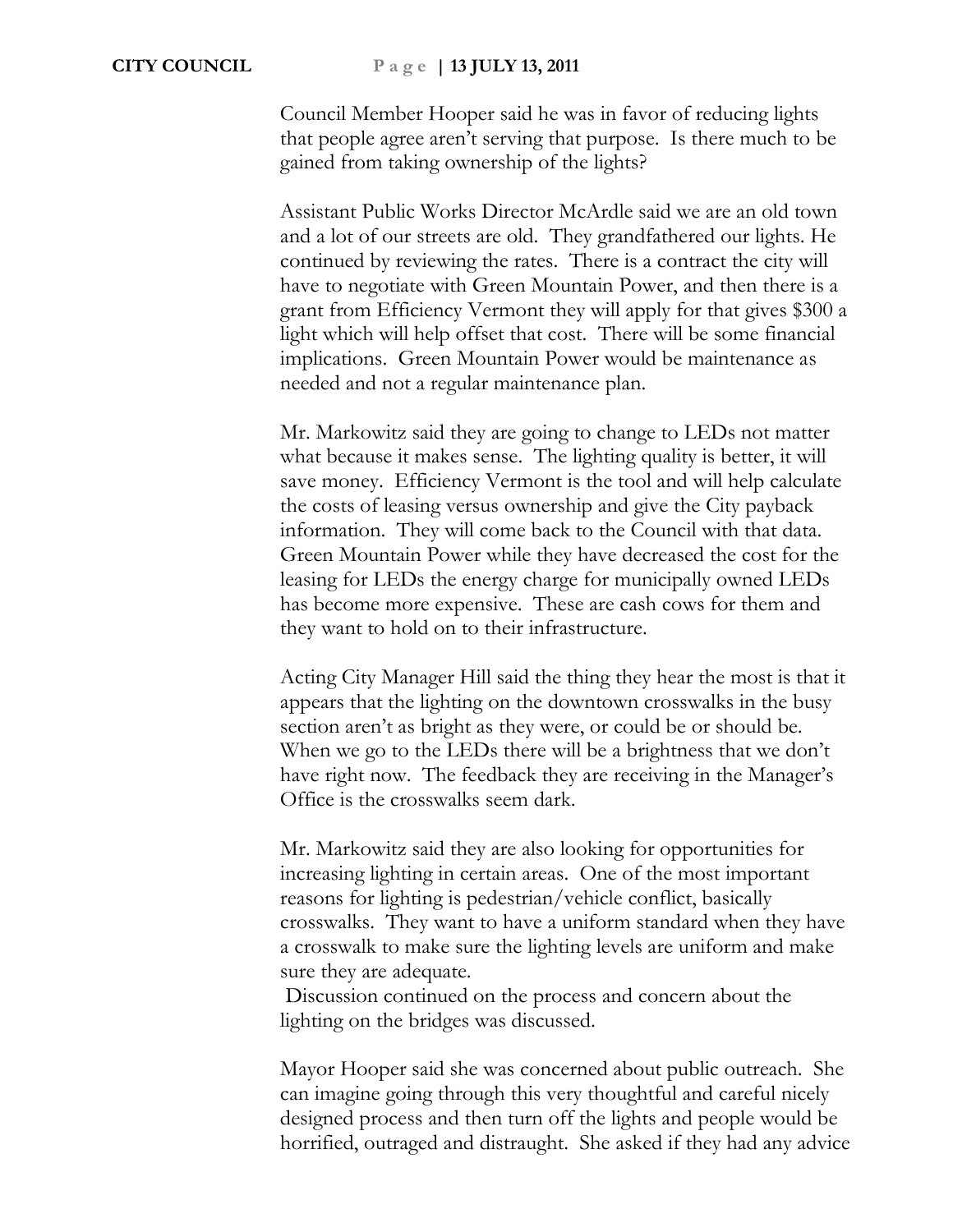in terms on how to substantively involve people so they understand the process.

Assistant Public Works Director McArdle replied they would use the mapping and get it on the city's web site. They are trying to come up with a way of identifying on the map so you can find out where your home is and whether you are in the area where there are lights which will be removed. The information will go through a press release. There will be a map here during the recommendation part and then there will be a 3 or 4 week comment period. There are those who do not react to any of that and react only when the light is gone.

Mr. Markowitz said the specifics on how they get the word out to the public is a critical piece. They would want some type of appeal process. There will be an outreach process and a public hearing. They should involve the CANs, the Citizen Action Network, and get them involved.

Mayor Hooper said people will be concerned. We will be most successful if we do the outreach beforehand so people understand it. During the vote on the district heating project many people in the community said to them they needed more information. They talked about this absolutely every Council meeting and article after article in the paper yet folks didn't get it. She would prefer not to repeat that sort of experience. They may want to send notice out when they send out the water and sewer bills.

### 11-183. Consideration of Water and Sewer Rates:

- a) The Water and Sewer Committee met on June 16, 2011 with the Finance Director and the Director of Public Works to review financial reports, rate history, revenue trends for future budgets and rate increases.
- b) The Water and Sewer Rate Committee is looking forward to receiving information concerning the capital needs of the City's water and sewer utilities from this summer's CIP Council Committee.
- c) The Water and Sewer Rate Committee is making progress on establishing a new water rate structure. The new structure will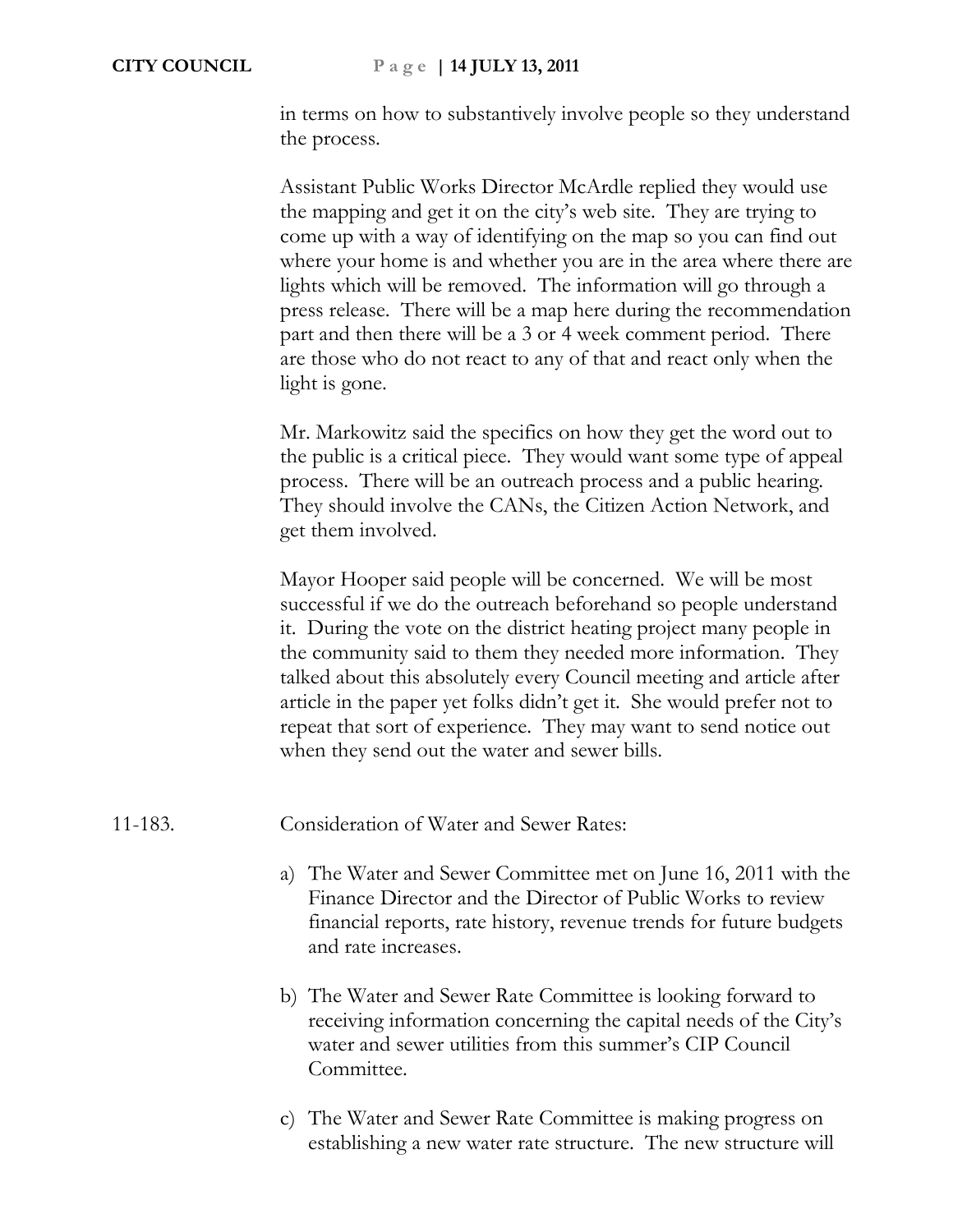have higher fixed fees that cover customer-based service (administration) costs and debt expenditures without being dependent on customer usage. Also, a fee may be considered that would pay for the elimination of the water fund deficit (perhaps over 5 years). This rate structure needs more time to be developed and communicated to users before implementation (approximately 6 months).

- d) In the interim, the Water and Sewer Rate Committee recommends increasing quarterly fixed (readiness to serve) rates by \$10 per quarter for water customers effective July 1, 2011. All other Water and Sewer rates would remain the same at this time.
- e) Recommendation: Accept update from the Water and Sewer Committee, and adopt the FY12 Water and Sewer Rate Resolution with the increase in Fixed Cost Charge of \$40 per year.

Finance Director Gallup said she was part of the Water and Sewer Rate Committee. Water in particular is struggling. She thinks the sewer funds will right themselves in the next year or two. Water is really the victim of a very nice plant with a lot of debt through no growth and conservation efforts. We have dug ourselves into a hole with water, and unless there is growth there is no way to pay for our annual operating costs and debt. The Council has instructed the Water and Sewer Rate Committee to find a way out of this situation and take action to alleviate the debt. They do not have that completed and hope to have that completed in six months. There is a concept of changing the rate structure which would mean that we would identify the costs of the fix expenses in our operating budgets and our debt and determine how to make sure we will raise those funds, and then have the variables that they can attach to usage. That structure uses an equivalent residential unit which is called an ERU which is why it has taken so long; there are 3,000 accounts and they are going back two years. They are determining their usage. Based on their usage they get an average residential usage, apply that to nonresidential so if you have a big company you would use their usage to give them a number like 150 ERUs so therefore they would have to pay a fixed cost that would be 150 times what a resident would use.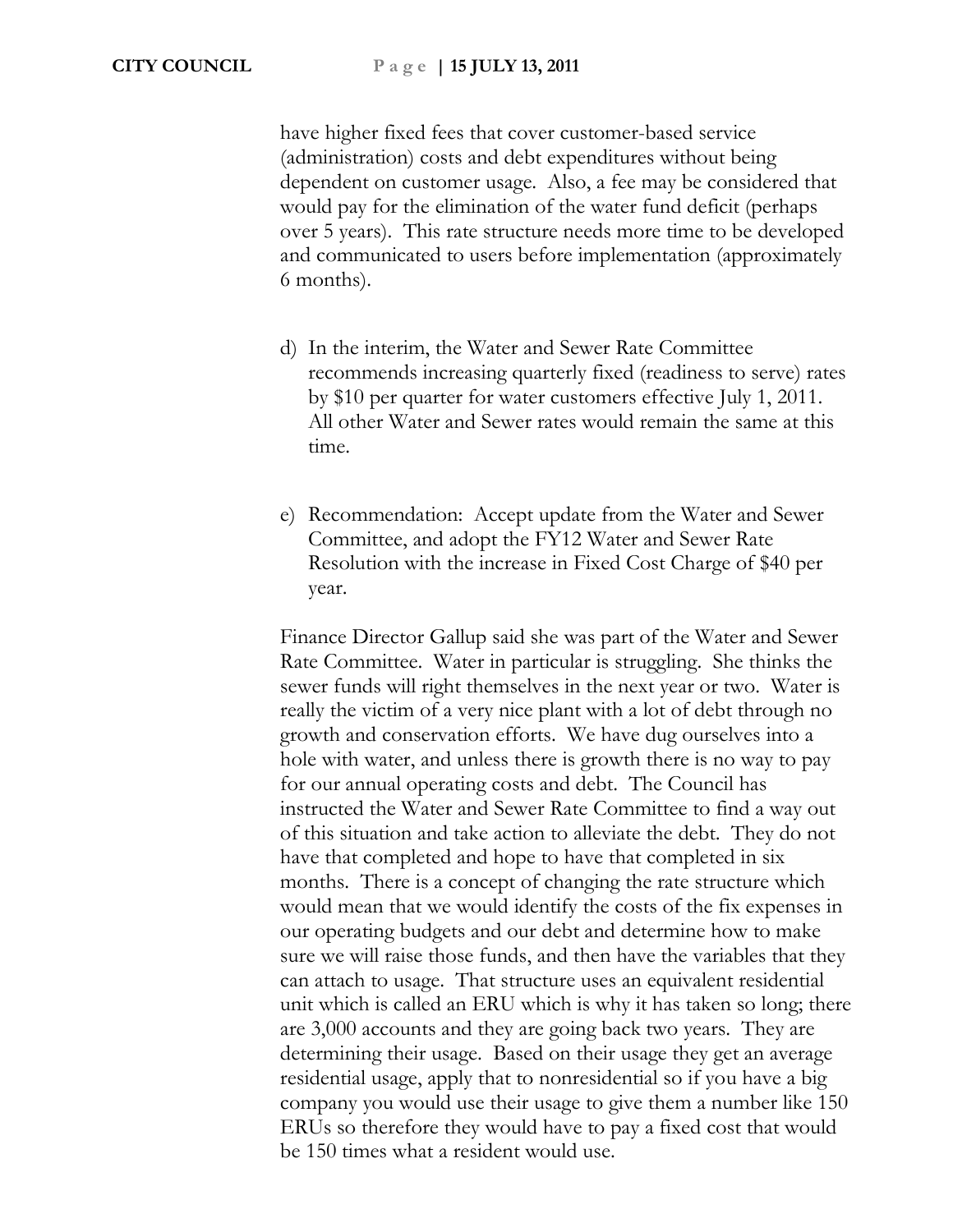Their recommendation in the meantime is last July, the first time in many years they had not increased sewer and water rates at all. They have been bumping them up 5 percent for the last three or four years so last year everybody got a pass. Just because they are not ready to put their new structure in right now the Committee wanted to take into consideration that we needed to increase rates at least somewhat for July  $1<sup>st</sup>$  of this year to help ease the hurt the water fund is in right now. There is a recommendation to change for July 1, 2011 to raise the fixed rate cost to \$40 annually per customer, which is \$10 per quarter. That is going to raise about \$116,000.

Council Member Jarvis said Sandy started this out by saying we've gotten ourselves into this. In fact we haven't gotten ourselves into this but the federal government has gotten us into this. She didn't know the story behind why we have the over capacity we do. That is a real important story to tell, that we are not in this situation because of a lack of financial management. It's a combination of being forced to construct a facility that is much more than what we need and then having a rate system that encourages conservation.

Finance Director Gallup explained the effect that conservation was having on the water fund.

Council Member Jarvis said it is understood that this is not an easy step to take because of the fixed cost. It's not something people have control over. She thinks the Council as the financial managers of this fund would not be exercising their fiduciary duties to allow this fund to sink further into deficit.

Council Member Hooper said as another member of the Committee he feels sorry on the other side. This change is a long time coming. The costs are fixed and have most of the income be variable creates bad incentives. We have had companies in our town who have made a very large investment in conservation which has effected the city's income.

Council Member Sherman spoke about the water that was unaccounted for and the need to figure out where it was going.

Finance Director Gallup replied it is consistent and it's unbilled. It is leaking.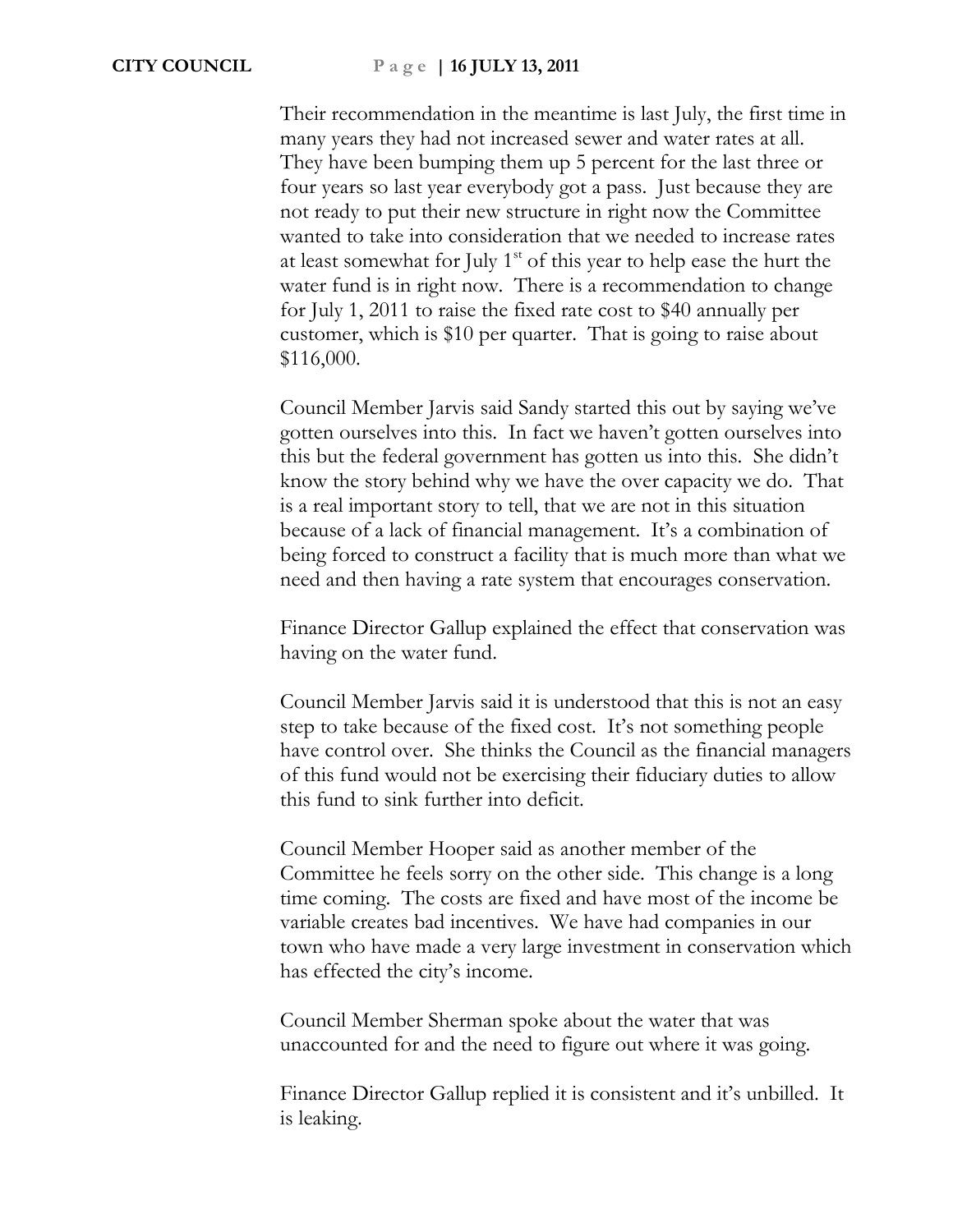Council Member Weiss said on the first page it is going to go up \$10 per quarter. Will that apply to both metered and non-metered users?

Finance Director Gallup replied it is just the metered users. There are a few people that are on a fixed rate for water.

Council Member Jarvis said the Water and Sewer Committee did not make any recommendations about that.

Council Member Weiss said on page 2 of the resolution under sewer connections the City Council of the City of Montpelier, acting as the Board of Sewer Commissioners… He asked if the Council also acts as the Board of Sewer Commissioners.

Mayor Hooper said she understands and appreciates the work which has been done on this. She has had probably as many concerns raised over the costs of water as she has had over taxes. The water discussion and where they come from she finds the most painful because people are desperately trying to hold down their costs and she finds this to be a very regressive sort of structure. There is no relief whatsoever for people. She worries about going increasingly to increasing our fixed costs and spreading that over a larger group. She understands the economic rationale and using it to drive to decisions, but we really need to pay attention to the burden this is placing on folks. With property taxes there is a relief valve when people don't have the ability to pay. At a minimum the discussion aside from the resolution in front of the Council it strikes her they ought to give some thought to finding a relief valve they can provide to people who are struggling. Maybe it can be tied into the property tax. She is worried about shifting the burden increasingly to those who can't pay for it. She also wonders if there is a shift from commercial to residential, and she worries about that a lot when they watch property taxes and they should worry about it here as well.

Finance Director Gallup said she worried when they were doing this that they were looking at apartment buildings and some of them have very small apartments and they are expensive.

Mayor Hooper said in addition to doing their fiduciary responsibility to the utility they have this other responsibility to the residents of the community.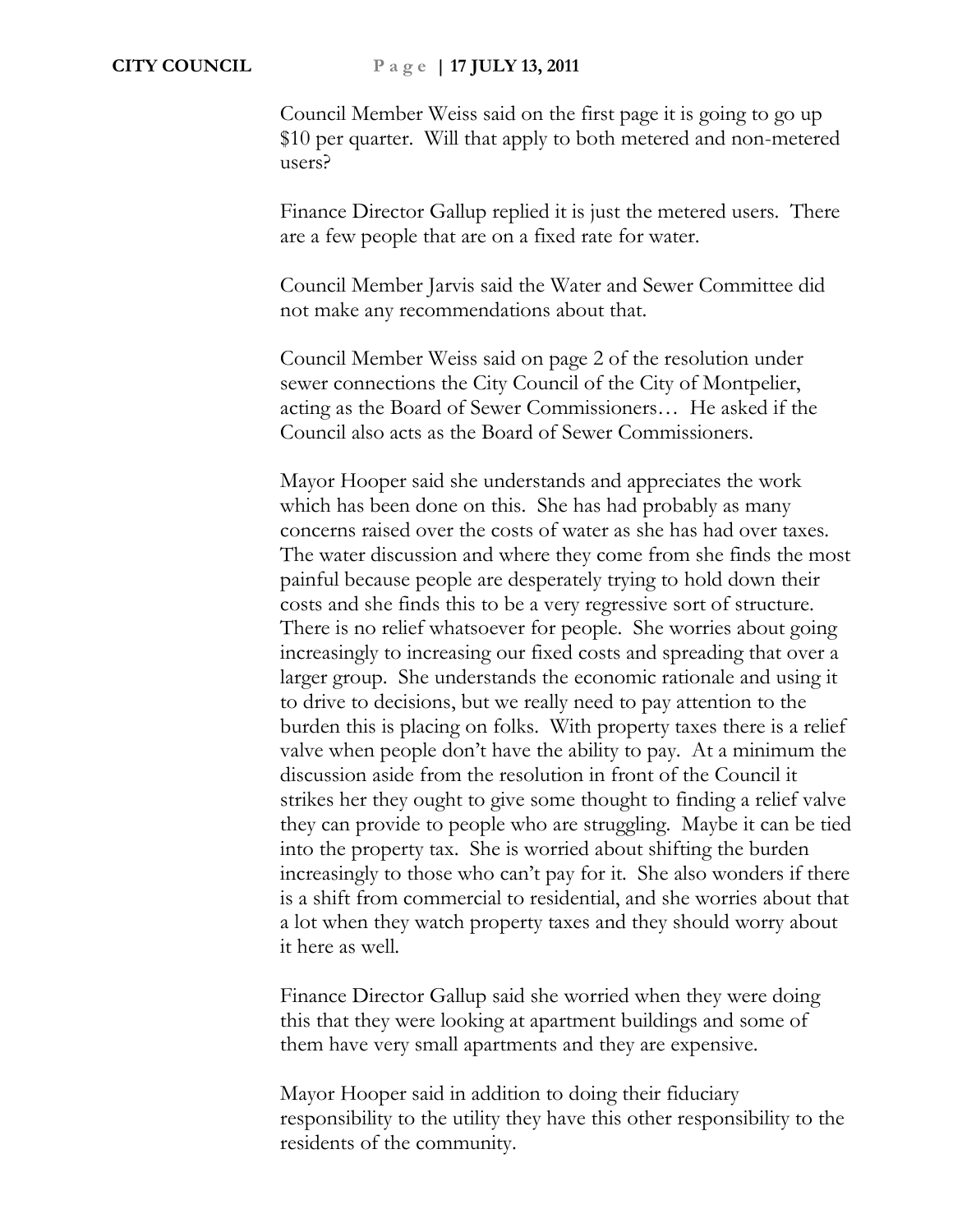### **CITY COUNCIL P a g e | 18 JULY 13, 2011**

Council Member Jarvis said she appreciates what she is saying but she thinks it is two different conversations. The first is how do they get this fund out of deficit and the other is how do we help protect our residents from the burden that is placed on them.

Mayor Hooper said they have to happen at the same time because in getting it out of its deficit you can't do damage to the residents. Let's protect the people that it is going to place a great burden on. They need to do the two things together.

Council Member Hooper added that along with that second piece of protecting individuals he thinks they can help the policy of increasing residential densities by noting that it is one major hookup to serve 8 units and apartment buildings and each of those units is going to use less than a stand-alone house. They need to create a unit which incentivizes more dense development on the water and sewer system.

Motion was made by Council Member Weiss, seconded by Council Member Hooper to approve the Water & Sewer Resolution as amended. The vote was 5-0, motion carried unanimously.

### 11-184. Reports by City Council

Council Member Jarvis suggested that the Acting City Manager meet with the League of Cities and Towns about the water and sewer rates. Other towns must have the same kind of issue, whether they create a relief fund or combine it with property taxes. She reported she had a great meeting with a group of District 2 voters this past week and had an interesting conversation about all kinds of topics. This reminded her of the importance of the Council's communication with the public and we need to engage the public more to have some more informal communications.

Council Member Timpone reported they had their first Barriers to New Housing in Montpelier last week. As an update on the Flood Relief Fund they have awarded just over \$20,000 to area businesses mostly in \$1,500 checks and they have a surplus of just over \$9,000. They didn't receive as many applicants as they would have liked. They are thinking about using some surplus money to help with an early warning system.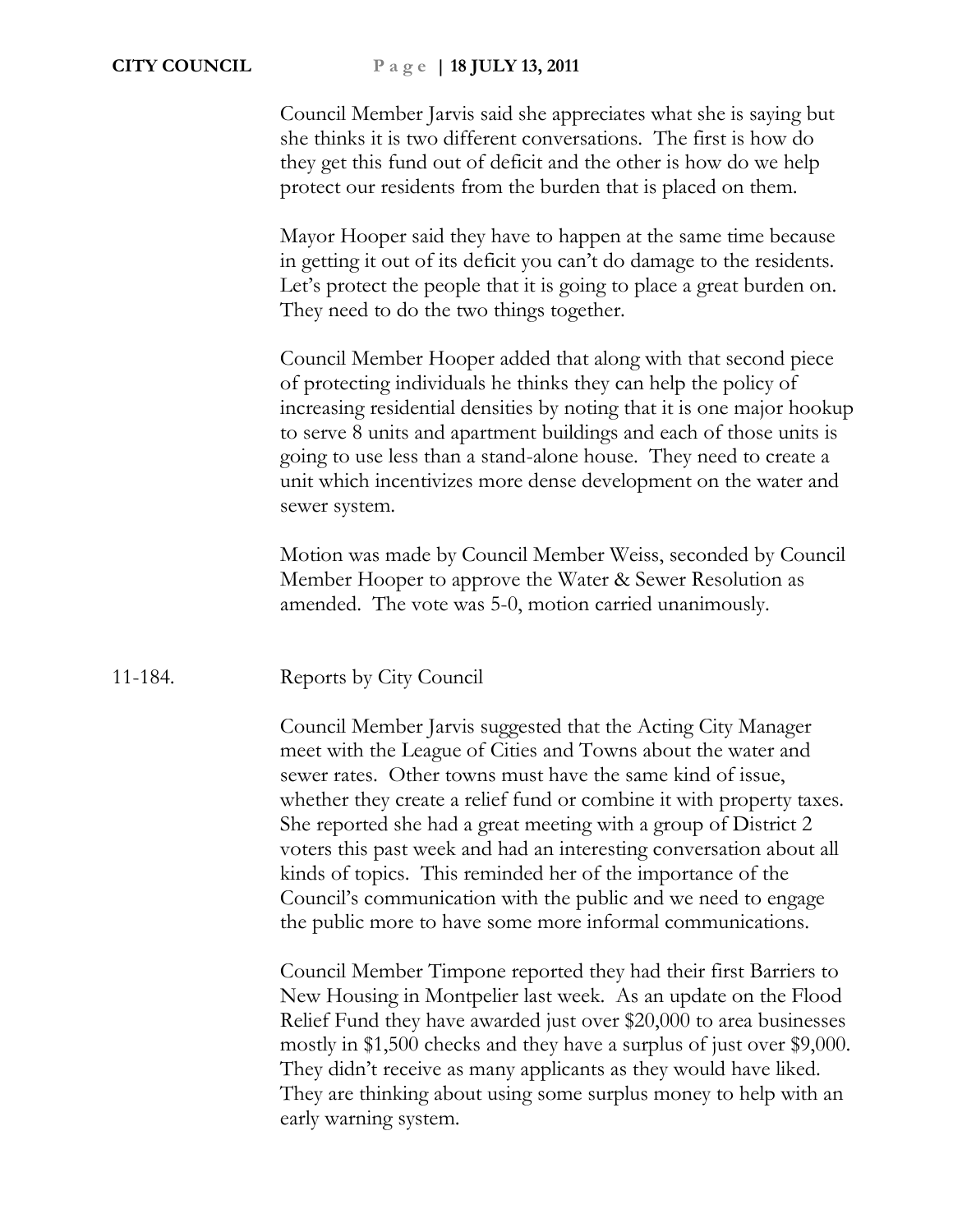Council Member Sherman reported they had a splendid 3<sup>rd</sup> of July celebration and the weather and crowds were wonderful. The city banner was wonderful. Sandy Pitonyak designed it. There are some street improvements in progress. Sarah and she just received a list of about a dozen serious needs in District 2 and will pass them on to Tom McArdle.

## 11-185. Mayor's Report.

Mayor Hooper reported she and Council Member Sherman rode on the inaugural ride of the circulator bus. It was interesting to watch the team figure out where to stop.

She attended the Montpelier Business Association and they have been talking about all of their infrastructure, waste water treatment plant and Todd mentioned how much more water was going into the waste water treatment plant during the storm event which backed them up into talking about the storm drains not being separated from our waste water. They are talking about the downtown and all of the roof drains that are tied to our waste water disposal system. Todd reminded them they have an ordinance that says they must be separated but we are not allowed to do that. She was thinking about the meeting of the Montpelier Business Association when she asked what would they like the city to do for you in terms of flood mitigation. Maybe we should be enforcing our storm drain separation ordinance and as a way to help people in the downtown to do that is to have some incentive money to do the separation. Bill Fraser had suggested the city might also want to think about putting some money to help people who had been affected, and this strikes her as something that might be worthy of a conversation. We know we need to separate them and have heard from property owners.

She has been meeting with a group of people in Barre City looking at the corrections population, crime and how to make that a safer and more welcoming community. Our Police Chief works very closely with that group, but while the focus has been on Barre this is clearly a regional public safety community justice system issue. They are trying to understand what works and what doesn't work in terms of the state's response to public safety and the judiciary's response to public safety related issues. One of the things they are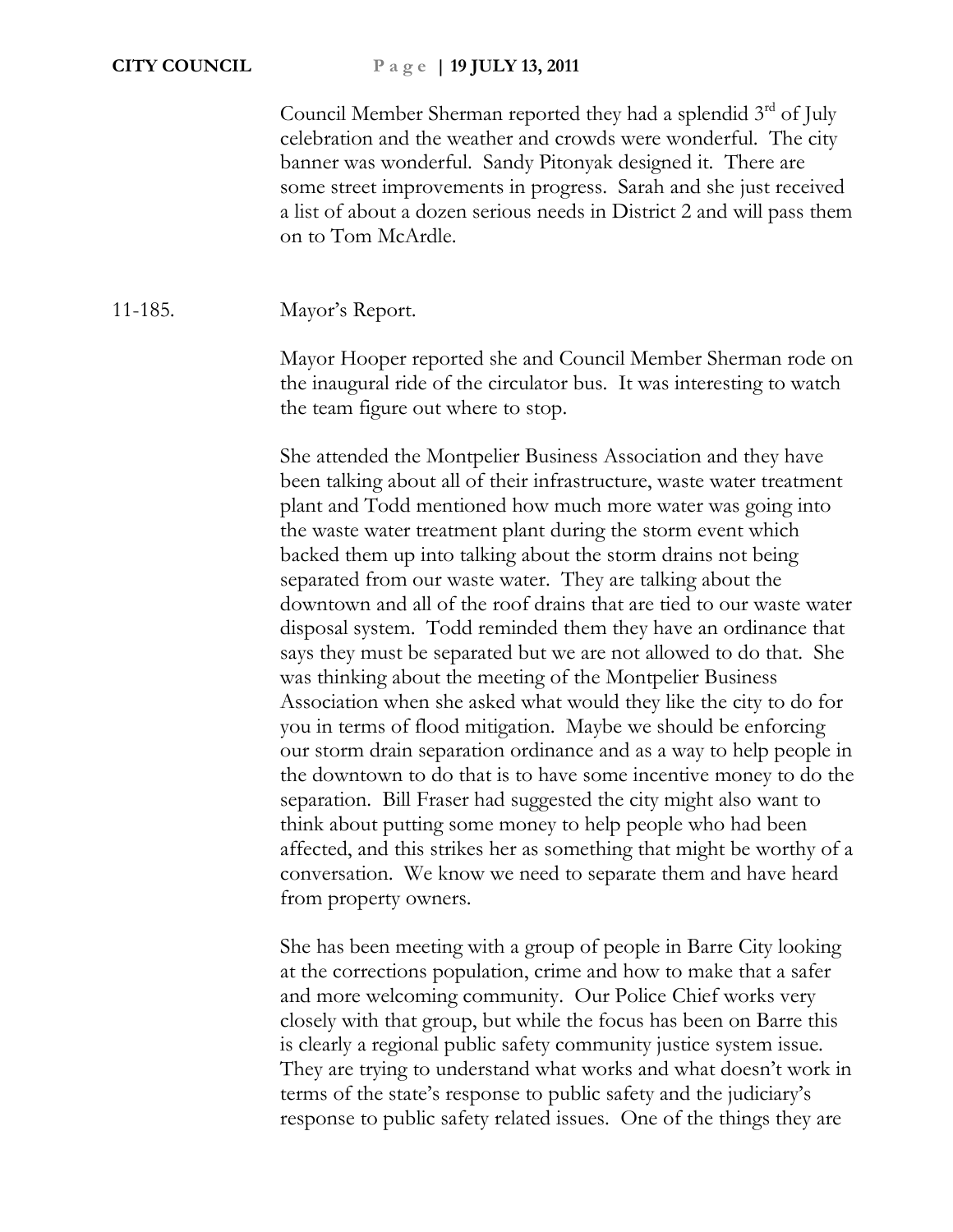looking at is possibly creating a different scenario for housing in Barre.

## 11-186. Report by City Clerk-Treasurer.

City Clerk &Treasurer Hoyt reminded people of the BCA meeting where they are going to be discussing the legislative reapportionment next meeting. The property tax bills will be going out Friday, July 15, 2011.

11-187. Status Reports by the City Manager

Acting City Manager Hill said back in 2010 the employees formed their Health Insurance Task Force to look at ways they could save money not only for the city but for themselves as well, and at that time they agreed to a high deductible insurance plan which saved roughly \$190,000. However, in 2011 the increase is going to just about eat all of that savings up so the Health Insurance Task Force decided with Finance Director Gallup's encouragement that it was time to reconvene and take a second look. At the same time this was happening the Vermont League of Cities and Towns also announced that it will no longer be offering insurance products in 2012.

Mayor Hooper asked if they were dissolving the health trust.

Acting City Manager Hill said that instead they are going to be offering a variety of competitively priced plans and basically focusing on the three carriers in Vermont – Blue Cross/Blue Shield, MVP and Cigna. They are going to act as brokers. Tim Ford who Sandy and the Task Force have worked with in the past met numerous times with both Tonya Chambers who works for the League. Tim Ford is aligned with Hackett, Valine & McDonald. On the Health Insurance Task Force there are representatives of the unions and the personnel plan. Bob Gowans has chaired that committee. The two proposals from both agencies were very close, but the Task Force felt very strongly about the wellness program that the League has always incorporated into the insurance program. Today Bob Gowans recommended to our Finance Director: "The Health Insurance Task Force has over the last two months meeting with and evaluating proposals from VLCT, Tonya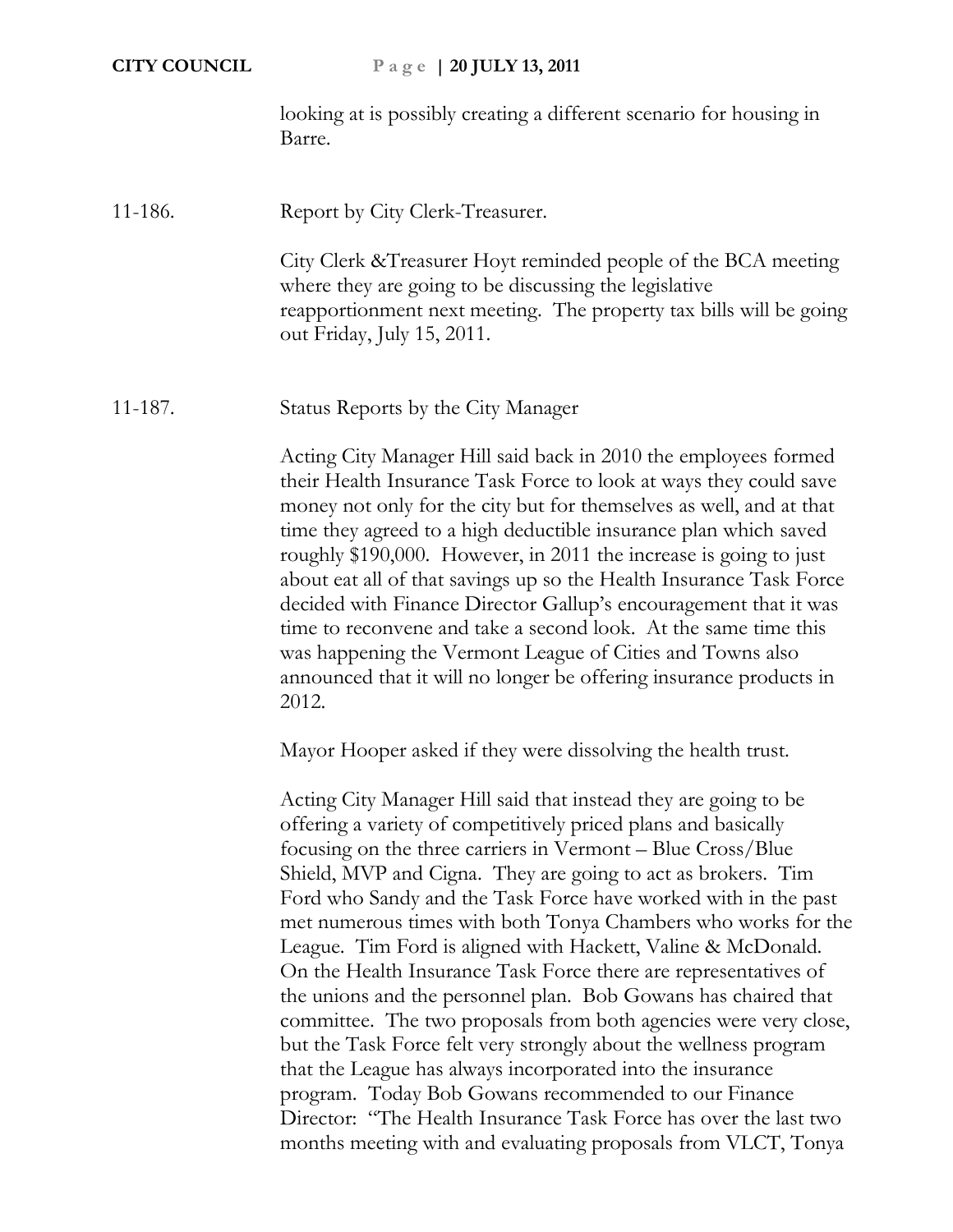Chambers and Tim Ford. After careful consideration in evaluating both proposals they have decided it would be in both the city's and employees' best interest to remain with the Vermont League of Cities and Towns. The Task Force remains committed to our relationship with the League." Based on that recommendation Finance Director Gallup sent her a memo today said she recommends assigning VLCT as the city's broker of record for health insurance.

Council Member Hooper said it is great that the wellness program helped to drive the decision in favor of the League. What has come up previously and Bill suggested that one of the reasons the Health Trust was falling apart was that the larger cities are self-insuring.

Finance Director Gallup who sits on the VLCT Health Trust Board said what has happened over the last few years is the over 50's get in the Vermont League of Cities and Towns Health Trust separated from the under 50's so they all pay the same rate. She isn't talking about age but the number of employees. They rated the over 50's, but they only had one product. Unfortunately, with the rates going up so high all the time people like her were forced to say I have to sit this out every year. The League didn't have that service. They just had a product. They have suffered a bit as things have changed over the last few years and what has happened is the healthiest towns that have the youngest people have moved away and they are left with some of the older heavier users. The group has not been a great group to belong to, and this has just evolved. With the fact that she feels obligated for over a million dollars' worth of premium she has to shop every year, and she can't do that with them. It's forcing people like the City of Montpelier to consider moving away. We had a horrible year with health claims last year so they knew there would be another 20 to 25 percent increase coming, and you just can't sustain that. The group pooling didn't work any longer and they decided to offer choice. They are partnering with Hickok and Boardman who have a lot of business in the state with health insurance so they are going to go around and ask cities and towns to sign broker of record letters so they can shop with them. The interesting thing that is going to happen is that the product that we have may not be replicated out there; it may not exist. That is why the Task Force is so important because they have to pick the product they want. The broker of record is the first step.